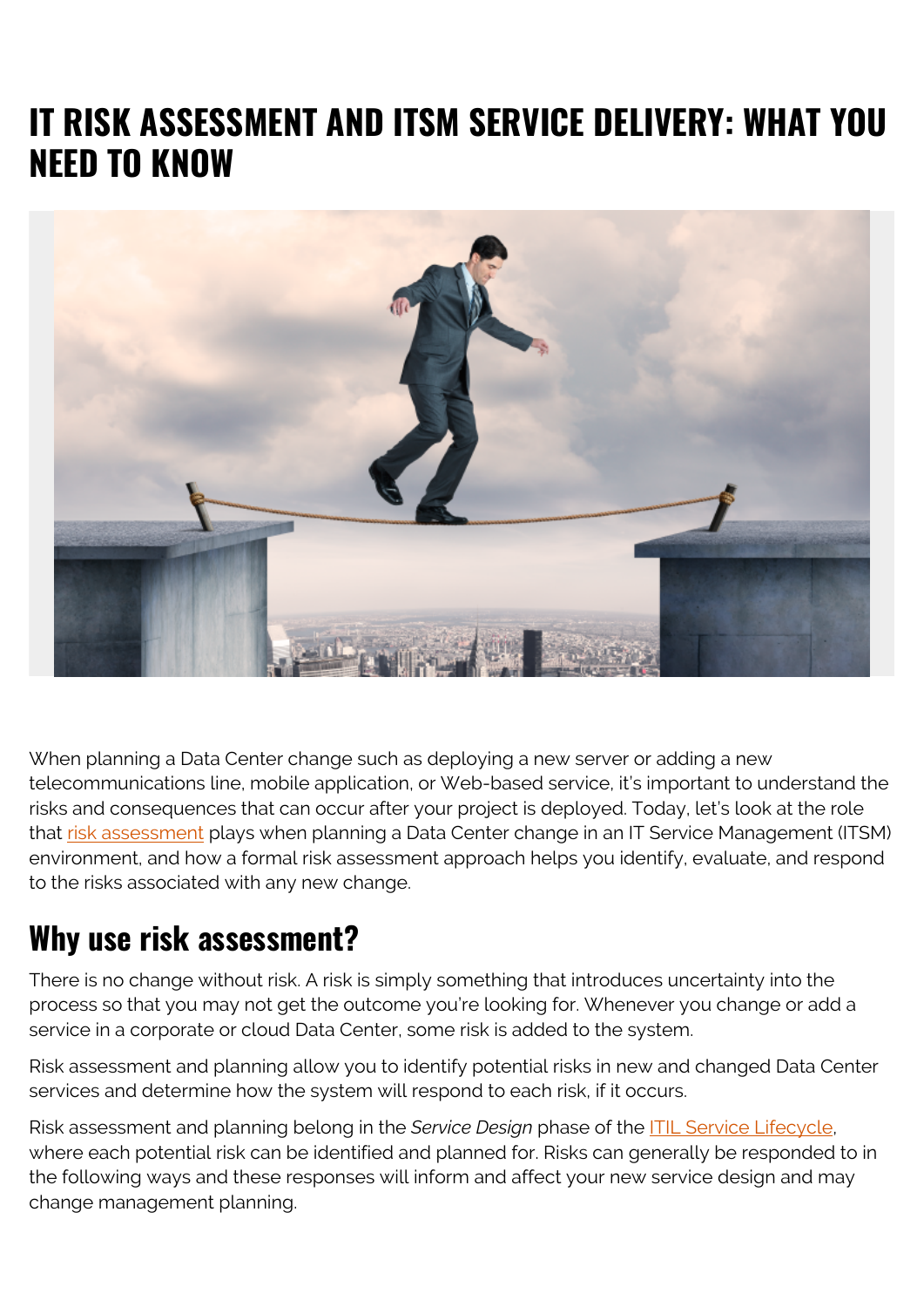- *Avoidance* You don't implement any part of the service that could trigger the specific risk. You avoid the risk by not implementing the proposed change.
- *Contingency* A response is executed after the risk starts to occur. The system looks for a warning sign (trigger) that the risk is happening, and executes a "Plan B" to deal with the risk as its occurring.
- *Mitigation (Reduction)*  You take action in advance to reduce the probability of a risk occurring. The risk hasn't occurred yet but your risk mitigation planning makes it less likely to occur.
- *Retention* There is no planning in response to a possible risk. You implement the change, accept that the risk and its accompanying losses can occur, and handle the situation after the fact.

## **From impact to response**

When performing risk assessment for a new service, it's important to look at how likely it is that the risk will occur (its *probability*) and how much damage the risk can incur when it happens (its *risk level* or *impact*).

There are many different ways you can determine and rank the probability and impact of each risk. Risks are generally ranked from highest impact/highest probability down to lowest impact/lowest probability with the higher ranked risks demanding more attention during implementation.

Risk rankings can have a significant effect on service design, affecting several items in your delivery process, including:

- If the risk is severe enough, whether your organization may cancel the project altogether (avoidance response)
- Which risks need contingency plans (Plan B), when certain risks manifest themselves (contingency response)
- Which risks require service delivery modification to reduce the probability of the risk occurring (mitigation response)
- Which risks can be ignored because their probability of happening is too low or their impact is minimal to the service or equipment being delivered (retention response)

Some software packages such as **[BMC Remedy](http://www.bmc.com/it-solutions/remedy-itsm.html)**, include automated risk assessment questionnaires for this purpose. Once filled out, the Remedy system uses the questionnaires to determine risk levels and creates a *Change Risk Report* that can help determine the next actions on a change.

The key to risk assessment is that once you understand the most important risks involved with each change and the probability and impact each risk carries with it, you can determine which responses (avoidance, contingency, mitigation, and retention) should be employed to successfully implement the new change.

### **Risk assessment and Data Center projects**

For Data Center changes, we can generally classify most IT changes as belonging to one of two categories.

Equipment changes – Servers, switches, firewalls, routers, wireless access points, UPS systems, Web filters, phone systems, generators, etc.